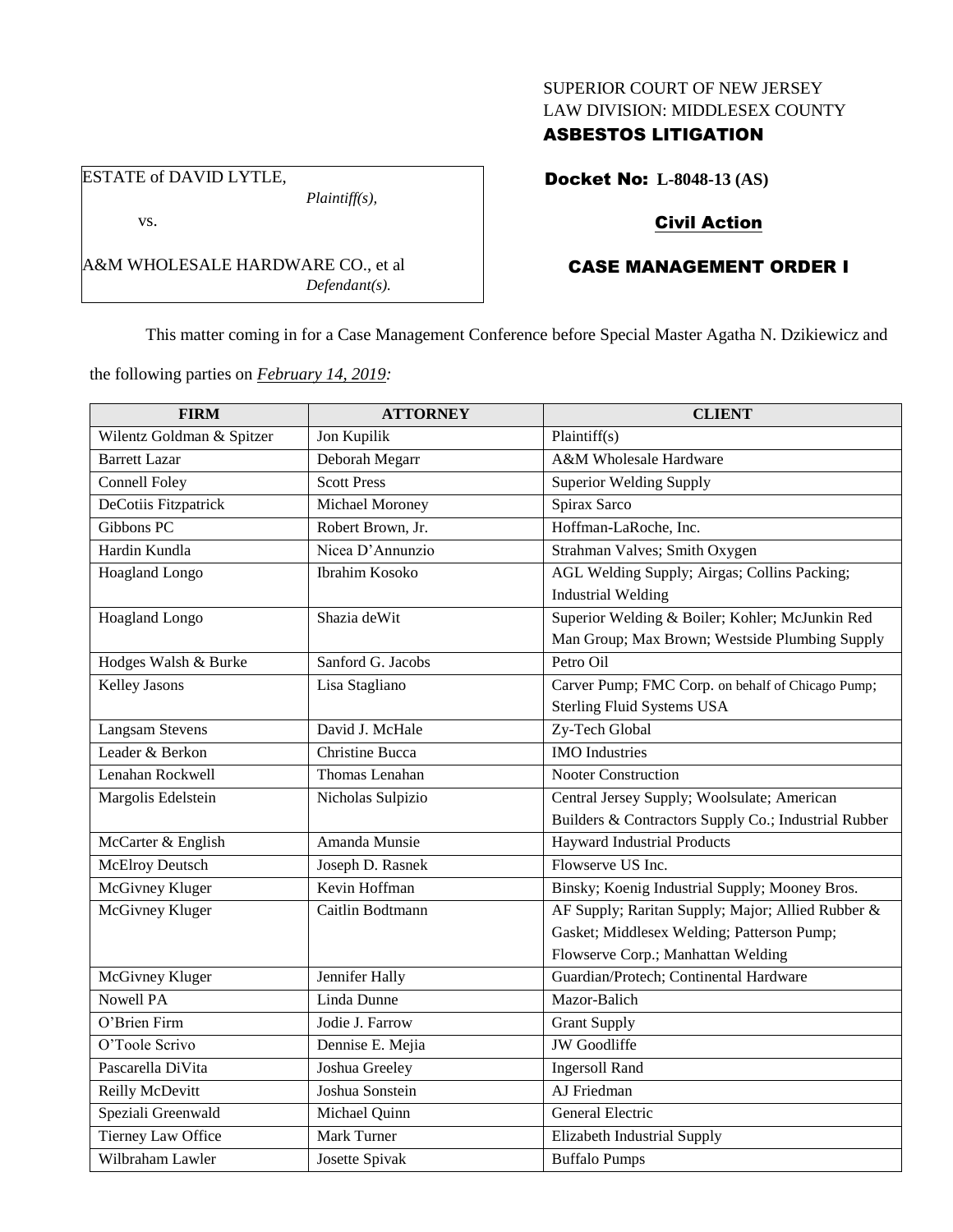IT IS on this **15th** day of **February, 2019**, *effective from the conference date;*

### **ORDERED** as follows:

Counsel receiving this Order through computerized electronic medium (E-Mail) shall be deemed by the court to have received a copy of the filed original court document. Any document served pursuant to this Order shall be deemed to be served by mail pursuant to *R*.1:5-2.

Defense counsel shall notify plaintiff's counsel within thirty (30) days of the date of this Order if their client was incorrectly named in the Complaint. Counsel may be barred from raising this defense at a later time for failure to comply.

Any jurisdictional motions must be filed in accordance with the Court Rules or be waived.

Any *forum non conveniens* motions must be filed as soon as practicable; once sufficient discovery is conducted so that the motion may be properly brought.

## **DISCOVERY**

| March 1, 2019  | Plaintiff shall serve answers to standard interrogatories by this date.                                                                                                                                     |
|----------------|-------------------------------------------------------------------------------------------------------------------------------------------------------------------------------------------------------------|
| March 1, 2019  | Plaintiff shall serve answers to wrongful death interrogatories by this date.                                                                                                                               |
| April 12, 2019 | Defendants shall serve answers to standard interrogatories by this date.                                                                                                                                    |
| April 12, 2019 | Defendants shall propound supplemental interrogatories and document requests by this date.                                                                                                                  |
| May 10, 2019   | Plaintiff shall serve answers to supplemental interrogatories and document requests by this<br>date.                                                                                                        |
| July 15, 2019  | Fact discovery, including depositions, shall be completed by this date. Plaintiff's counsel shall<br>contact the Special Master within one week of this deadline if all fact discovery is not<br>completed. |
| July 15, 2019  | Depositions of corporate representatives shall be completed by this date.                                                                                                                                   |

#### **EARLY SETTLEMENT**

- March 1, 2019 Settlement demands shall be served on all counsel and the Special Master by this date.
- April 2, 2019 @ 9:30am Early settlement conference.

#### **MEDICAL EXPERT REPORT**

| March 1, 2019 | Plaintiff shall serve executed medical authorizations by this date.                                                  |
|---------------|----------------------------------------------------------------------------------------------------------------------|
| March 1, 2019 | Plaintiff shall serve a diagnostic medical report and any medical records in plaintiff's<br>possession by this date. |
| May 17, 2019  | Plaintiff shall serve medical expert reports by this date.                                                           |

 $\_$  ,  $\_$  ,  $\_$  ,  $\_$  ,  $\_$  ,  $\_$  ,  $\_$  ,  $\_$  ,  $\_$  ,  $\_$  ,  $\_$  ,  $\_$  ,  $\_$  ,  $\_$  ,  $\_$  ,  $\_$  ,  $\_$  ,  $\_$  ,  $\_$  ,  $\_$  ,  $\_$  ,  $\_$  ,  $\_$  ,  $\_$  ,  $\_$  ,  $\_$  ,  $\_$  ,  $\_$  ,  $\_$  ,  $\_$  ,  $\_$  ,  $\_$  ,  $\_$  ,  $\_$  ,  $\_$  ,  $\_$  ,  $\_$  ,